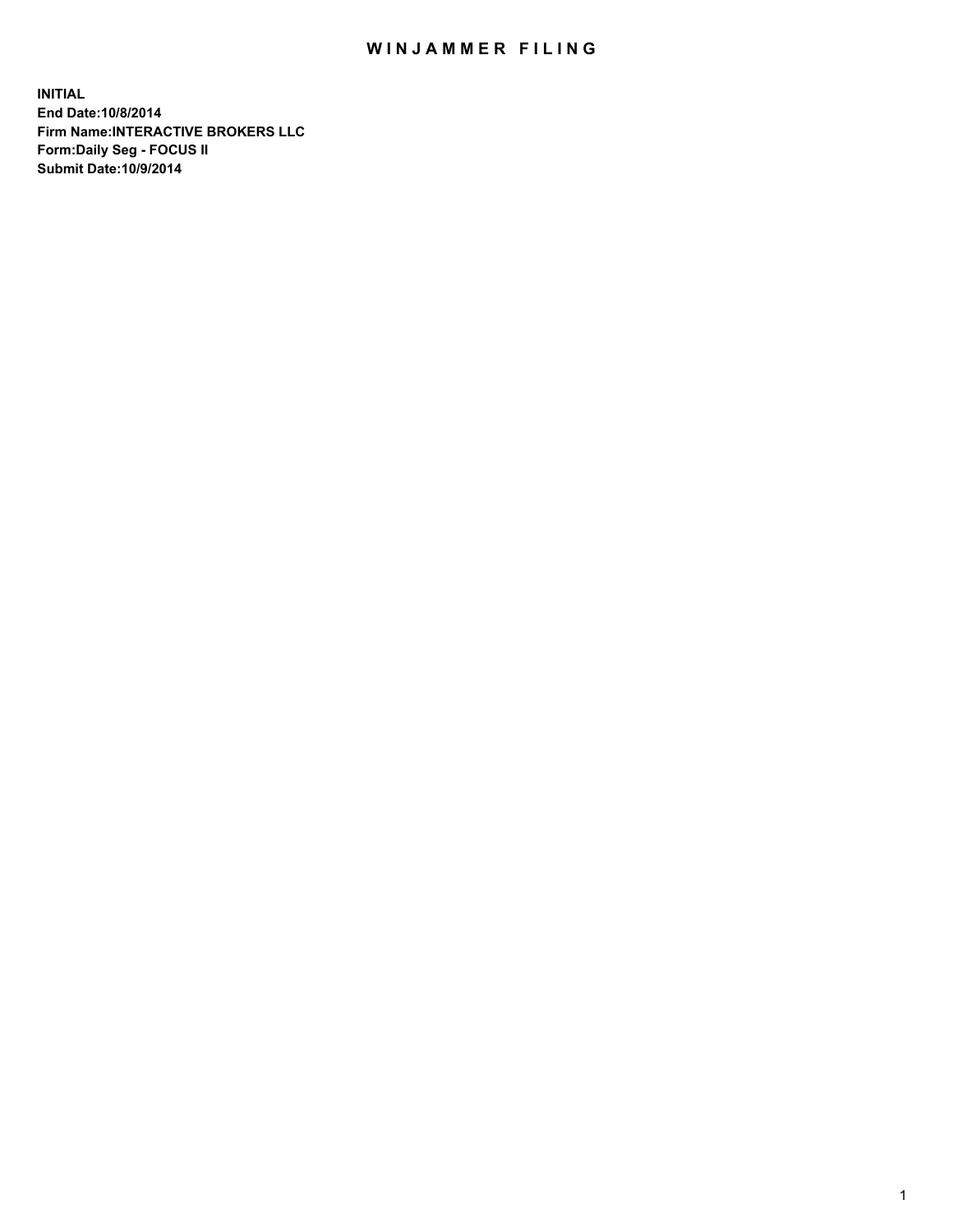## **INITIAL End Date:10/8/2014 Firm Name:INTERACTIVE BROKERS LLC Form:Daily Seg - FOCUS II Submit Date:10/9/2014 Daily Segregation - Cover Page**

| Name of Company<br><b>Contact Name</b><br><b>Contact Phone Number</b><br><b>Contact Email Address</b> | <b>INTERACTIVE BROKERS LLC</b><br><b>Michael Ellman</b><br>203-422-8926<br>mellman@interactivebrokers.co<br>$m$ |
|-------------------------------------------------------------------------------------------------------|-----------------------------------------------------------------------------------------------------------------|
| FCM's Customer Segregated Funds Residual Interest Target (choose one):                                |                                                                                                                 |
| a. Minimum dollar amount: ; or                                                                        | $\overline{\mathbf{0}}$                                                                                         |
| b. Minimum percentage of customer segregated funds required:% ; or                                    | 0                                                                                                               |
| c. Dollar amount range between: and; or                                                               | 155,000,000 245,000,000                                                                                         |
| d. Percentage range of customer segregated funds required between:% and%.                             | 0 <sub>0</sub>                                                                                                  |
| FCM's Customer Secured Amount Funds Residual Interest Target (choose one):                            |                                                                                                                 |
| a. Minimum dollar amount: ; or                                                                        | $\overline{\mathbf{0}}$                                                                                         |
| b. Minimum percentage of customer secured funds required:% ; or                                       | 0                                                                                                               |
| c. Dollar amount range between: and; or                                                               | 80,000,000 120,000,000                                                                                          |
| d. Percentage range of customer secured funds required between:% and%.                                | 0 <sub>0</sub>                                                                                                  |
| FCM's Cleared Swaps Customer Collateral Residual Interest Target (choose one):                        |                                                                                                                 |
| a. Minimum dollar amount: ; or                                                                        | $\overline{\mathbf{0}}$                                                                                         |
| b. Minimum percentage of cleared swaps customer collateral required:% ; or                            | $\overline{\mathbf{0}}$                                                                                         |
| c. Dollar amount range between: and; or                                                               | 0 <sub>0</sub>                                                                                                  |
| d. Percentage range of cleared swaps customer collateral required between:% and%.                     | 0 <sub>0</sub>                                                                                                  |
| Current ANC:on                                                                                        | 2,483,088,474 08-OCT-2014                                                                                       |
| <b>Broker Dealer Minimum</b>                                                                          | 351,966,556                                                                                                     |
| Debit/Deficit - CustomersCurrent AmountGross Amount                                                   |                                                                                                                 |
| Domestic Debit/Deficit                                                                                | 2,824,538                                                                                                       |
| Foreign Debit/Deficit                                                                                 | 3,042,989 0                                                                                                     |
| Debit/Deficit - Non CustomersCurrent AmountGross Amount                                               |                                                                                                                 |
| Domestic Debit/Deficit                                                                                | 0 <sub>0</sub>                                                                                                  |
| Foreign Debit/Deficit                                                                                 | 0 <sub>0</sub>                                                                                                  |
| Proprietary Profit/Loss                                                                               |                                                                                                                 |
| Domestic Profit/Loss                                                                                  | $\overline{\mathbf{0}}$                                                                                         |
| Foreign Profit/Loss                                                                                   | $\underline{\mathbf{0}}$                                                                                        |
| Proprietary Open Trade Equity                                                                         |                                                                                                                 |
| Domestic OTE                                                                                          | <u>0</u>                                                                                                        |
| Foreign OTE                                                                                           | <u>0</u>                                                                                                        |
| <b>SPAN</b>                                                                                           |                                                                                                                 |
| <b>Customer SPAN Calculation</b>                                                                      | 1,132,610,846                                                                                                   |
| Non-Customer SPAN Calcualation                                                                        | 18,299,732                                                                                                      |
| Proprietary Capital Charges                                                                           | <u>0</u>                                                                                                        |
| Minimum Dollar Amount Requirement                                                                     | 20,000,000 [7465]                                                                                               |
| Other NFA Dollar Amount Requirement                                                                   | 21,455,543 [7475]                                                                                               |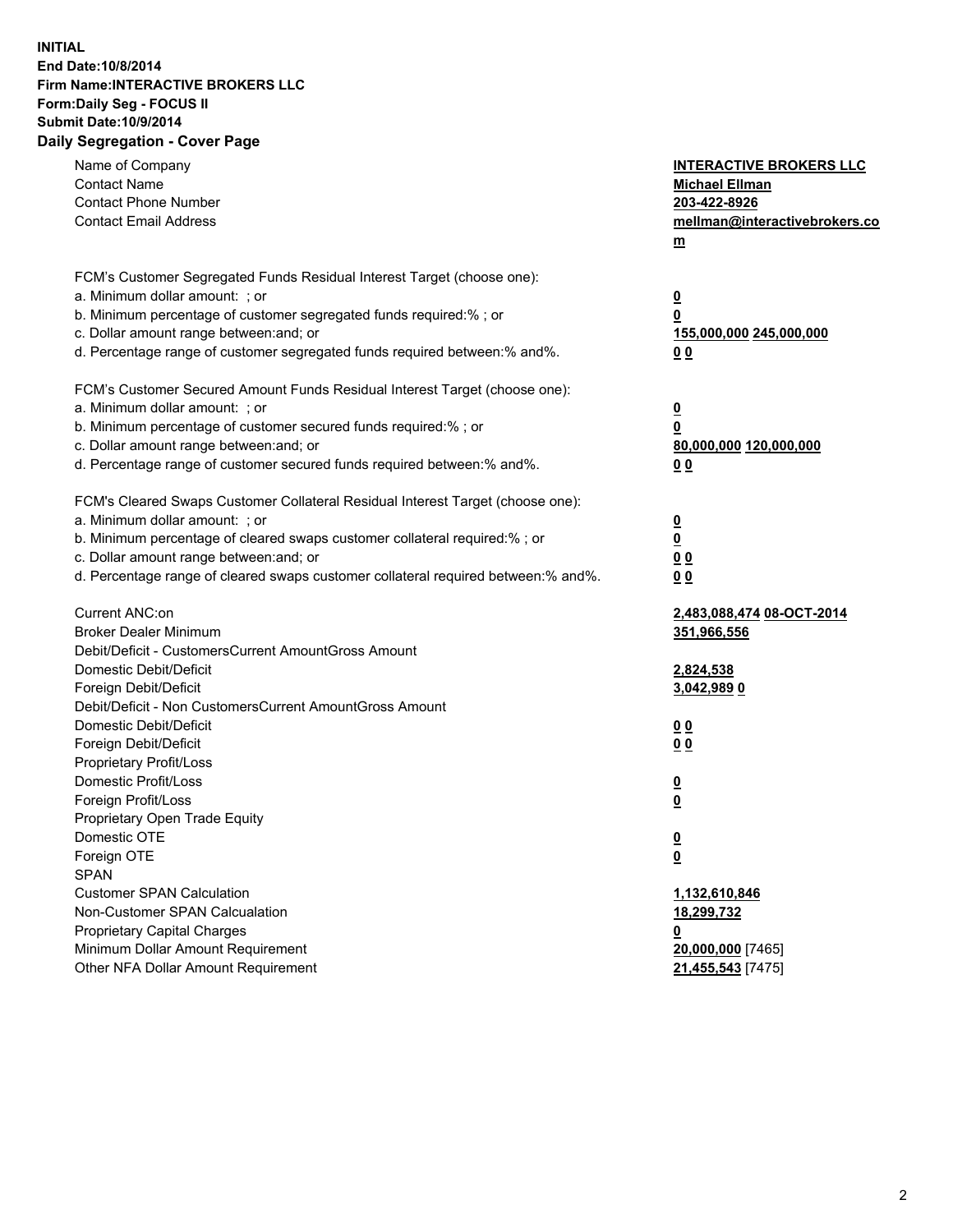## **INITIAL End Date:10/8/2014 Firm Name:INTERACTIVE BROKERS LLC Form:Daily Seg - FOCUS II Submit Date:10/9/2014 Daily Segregation - Secured Amounts**

|     | Dany Ocgregation - Oceanea Annoanta                                                         |                                   |
|-----|---------------------------------------------------------------------------------------------|-----------------------------------|
|     | Foreign Futures and Foreign Options Secured Amounts                                         |                                   |
|     | Amount required to be set aside pursuant to law, rule or regulation of a foreign            | $0$ [7305]                        |
|     | government or a rule of a self-regulatory organization authorized thereunder                |                                   |
| 1.  | Net ledger balance - Foreign Futures and Foreign Option Trading - All Customers             |                                   |
|     | A. Cash                                                                                     | 312,273,352 [7315]                |
|     | B. Securities (at market)                                                                   | $0$ [7317]                        |
| 2.  | Net unrealized profit (loss) in open futures contracts traded on a foreign board of trade   | $-6,314,547$ [7325]               |
| 3.  | Exchange traded options                                                                     |                                   |
|     | a. Market value of open option contracts purchased on a foreign board of trade              | 56,427 [7335]                     |
|     | b. Market value of open contracts granted (sold) on a foreign board of trade                | -272,463 [7337]                   |
| 4.  | Net equity (deficit) (add lines 1.2. and 3.)                                                | 305,742,769 [7345]                |
| 5.  | Account liquidating to a deficit and account with a debit balances - gross amount           | 3,042,989 [7351]                  |
|     | Less: amount offset by customer owned securities                                            | 0 [7352] 3,042,989 [7354]         |
| 6.  | Amount required to be set aside as the secured amount - Net Liquidating Equity              | 308,785,758 [7355]                |
|     | Method (add lines 4 and 5)                                                                  |                                   |
| 7.  | Greater of amount required to be set aside pursuant to foreign jurisdiction (above) or line | 308,785,758 [7360]                |
|     | 6.                                                                                          |                                   |
|     | FUNDS DEPOSITED IN SEPARATE REGULATION 30.7 ACCOUNTS                                        |                                   |
| 1.  | Cash in banks                                                                               |                                   |
|     | A. Banks located in the United States                                                       | 334,866,703 [7500]                |
|     | B. Other banks qualified under Regulation 30.7                                              | 0 [7520] 334,866,703 [7530]       |
| 2.  | Securities                                                                                  |                                   |
|     | A. In safekeeping with banks located in the United States                                   | $0$ [7540]                        |
|     | B. In safekeeping with other banks qualified under Regulation 30.7                          | 0 [7560] 0 [7570]                 |
| 3.  | Equities with registered futures commission merchants                                       |                                   |
|     | A. Cash                                                                                     | $0$ [7580]                        |
|     | <b>B.</b> Securities                                                                        | $0$ [7590]                        |
|     | C. Unrealized gain (loss) on open futures contracts                                         | $0$ [7600]                        |
|     | D. Value of long option contracts                                                           | $0$ [7610]                        |
|     | E. Value of short option contracts                                                          | 0 [7615] 0 [7620]                 |
| 4.  | Amounts held by clearing organizations of foreign boards of trade                           |                                   |
|     | A. Cash                                                                                     | $0$ [7640]                        |
|     | <b>B.</b> Securities                                                                        | $0$ [7650]                        |
|     | C. Amount due to (from) clearing organization - daily variation                             | $0$ [7660]                        |
|     | D. Value of long option contracts                                                           | $0$ [7670]                        |
|     | E. Value of short option contracts                                                          | 0 [7675] 0 [7680]                 |
| 5.  | Amounts held by members of foreign boards of trade                                          |                                   |
|     | A. Cash                                                                                     | 73,152,755 [7700]                 |
|     | <b>B.</b> Securities                                                                        | $0$ [7710]                        |
|     | C. Unrealized gain (loss) on open futures contracts                                         | 2,462,638 [7720]                  |
|     | D. Value of long option contracts                                                           | 56,425 [7730]                     |
|     | E. Value of short option contracts                                                          | -272,450 [7735] 75,399,368 [7740] |
| 6.  | Amounts with other depositories designated by a foreign board of trade                      | 0 [7760]                          |
| 7.  | Segregated funds on hand                                                                    | $0$ [7765]                        |
| 8.  | Total funds in separate section 30.7 accounts                                               | 410,266,071 [7770]                |
| 9.  | Excess (deficiency) Set Aside for Secured Amount (subtract line 7 Secured Statement         | 101,480,313 [7380]                |
|     | Page 1 from Line 8)                                                                         |                                   |
| 10. | Management Target Amount for Excess funds in separate section 30.7 accounts                 | 80,000,000 [7780]                 |
| 11. | Excess (deficiency) funds in separate 30.7 accounts over (under) Management Target          | 21,480,313 [7785]                 |
|     |                                                                                             |                                   |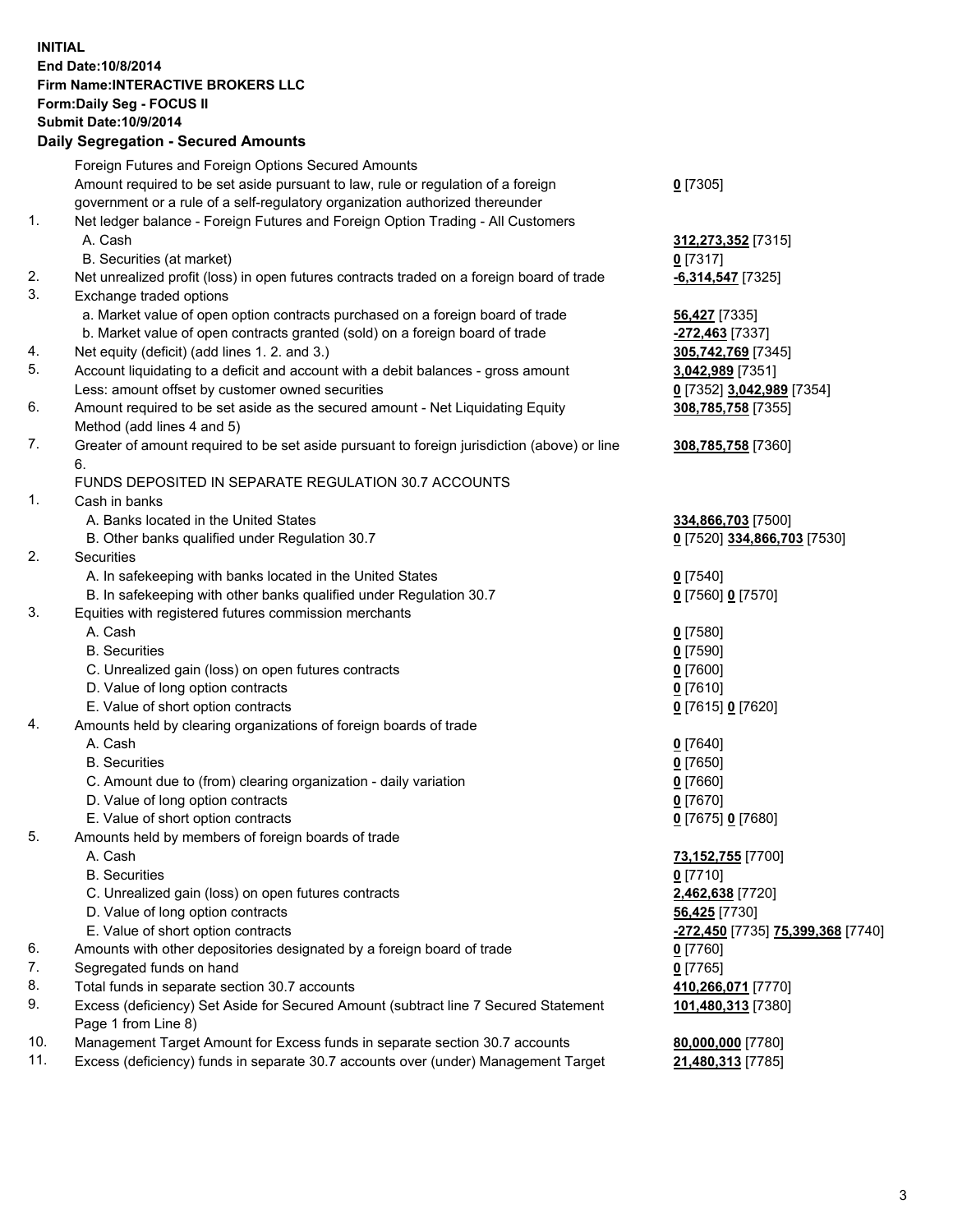**INITIAL End Date:10/8/2014 Firm Name:INTERACTIVE BROKERS LLC Form:Daily Seg - FOCUS II Submit Date:10/9/2014 Daily Segregation - Segregation Statement** SEGREGATION REQUIREMENTS(Section 4d(2) of the CEAct) 1. Net ledger balance A. Cash **2,385,667,711** [7010] B. Securities (at market) **0** [7020] 2. Net unrealized profit (loss) in open futures contracts traded on a contract market **-4,964,186** [7030] 3. Exchange traded options A. Add market value of open option contracts purchased on a contract market **89,201,831** [7032] B. Deduct market value of open option contracts granted (sold) on a contract market **-194,416,238** [7033] 4. Net equity (deficit) (add lines 1, 2 and 3) **2,275,489,118** [7040] 5. Accounts liquidating to a deficit and accounts with debit balances - gross amount **2,824,538** [7045] Less: amount offset by customer securities **0** [7047] **2,824,538** [7050] 6. Amount required to be segregated (add lines 4 and 5) **2,278,313,656** [7060] FUNDS IN SEGREGATED ACCOUNTS 7. Deposited in segregated funds bank accounts A. Cash **417,358,389** [7070] B. Securities representing investments of customers' funds (at market) **1,107,941,495** [7080] C. Securities held for particular customers or option customers in lieu of cash (at market) **0** [7090] 8. Margins on deposit with derivatives clearing organizations of contract markets A. Cash **11,577,676** [7100] B. Securities representing investments of customers' funds (at market) **113,524,570** [7110] C. Securities held for particular customers or option customers in lieu of cash (at market) **0** [7120] 9. Net settlement from (to) derivatives clearing organizations of contract markets **2,582,124** [7130] 10. Exchange traded options A. Value of open long option contracts **2,684,449** [7132] B. Value of open short option contracts **-7,716,722** [7133] 11. Net equities with other FCMs A. Net liquidating equity **-127,728,374** [7140] B. Securities representing investments of customers' funds (at market) **959,982,679** [7160] C. Securities held for particular customers or option customers in lieu of cash (at market) **0** [7170] 12. Segregated funds on hand **0** [7150] 13. Total amount in segregation (add lines 7 through 12) **2,480,206,286** [7180] 14. Excess (deficiency) funds in segregation (subtract line 6 from line 13) **201,892,630** [7190] 15. Management Target Amount for Excess funds in segregation **155,000,000** [7194]

16. Excess (deficiency) funds in segregation over (under) Management Target Amount Excess

**46,892,630** [7198]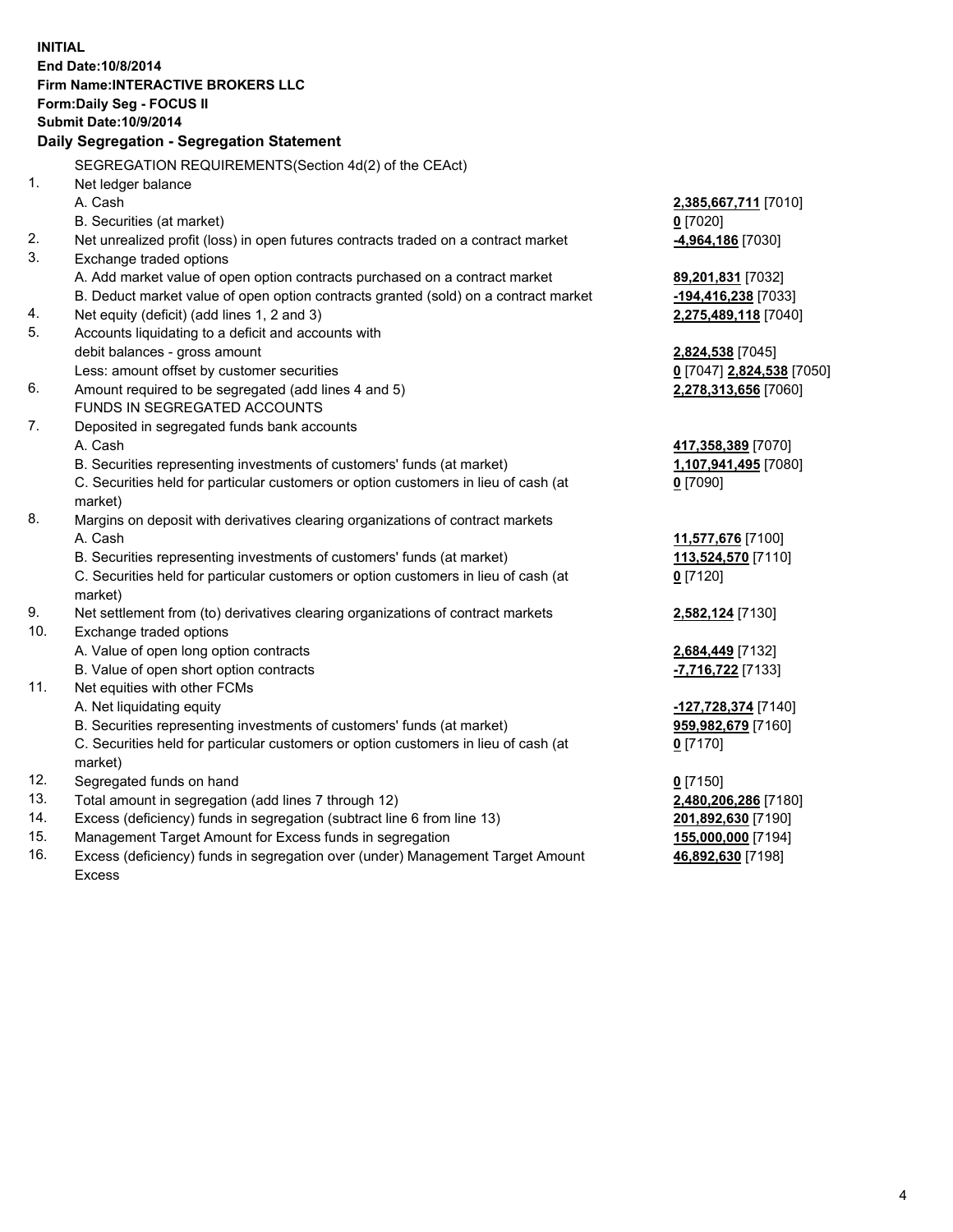## **INITIAL End Date:10/8/2014 Firm Name:INTERACTIVE BROKERS LLC Form:Daily Seg - FOCUS II Submit Date:10/9/2014 Daily Segregation - Supplemental**

| $\blacksquare$           | Total gross margin deficiencies - Segregated Funds Origin                                                                        | 2,602,886 [9100] |
|--------------------------|----------------------------------------------------------------------------------------------------------------------------------|------------------|
| $\blacksquare$           | Total gross margin deficiencies - Secured Funds Origin                                                                           | $0$ [9101]       |
| $\blacksquare$           | Total gross margin deficiencies - Cleared Swaps Customer Collateral Funds Origin                                                 | $0$ [9102]       |
| $\blacksquare$           | Total gross margin deficiencies - Noncustomer and Proprietary Accounts Origin                                                    | $0$ [9103]       |
| $\blacksquare$           | Total number of accounts contributing to total gross margin deficiencies - Segregated<br>Funds Origin                            | 17 [9104]        |
| $\blacksquare$           | Total number of accounts contributing to total gross margin deficiencies - Secured<br>Funds Origin                               | $0$ [9105]       |
| $\blacksquare$           | Total number of accounts contributing to the total gross margin deficiencies - Cleared<br>Swaps Customer Collateral Funds Origin | $0$ [9106]       |
| $\overline{\phantom{a}}$ | Total number of accounts contributing to the total gross margin deficiencies -<br>Noncustomer and Proprietary Accounts Origin    | $0$ [9107]       |
|                          | Upload a copy of the firm's daily margin report the FCM uses to issue margin calls<br>which corresponds with the reporting date. |                  |

10.08.2014 Commodity Margin Deficiency Report.xls